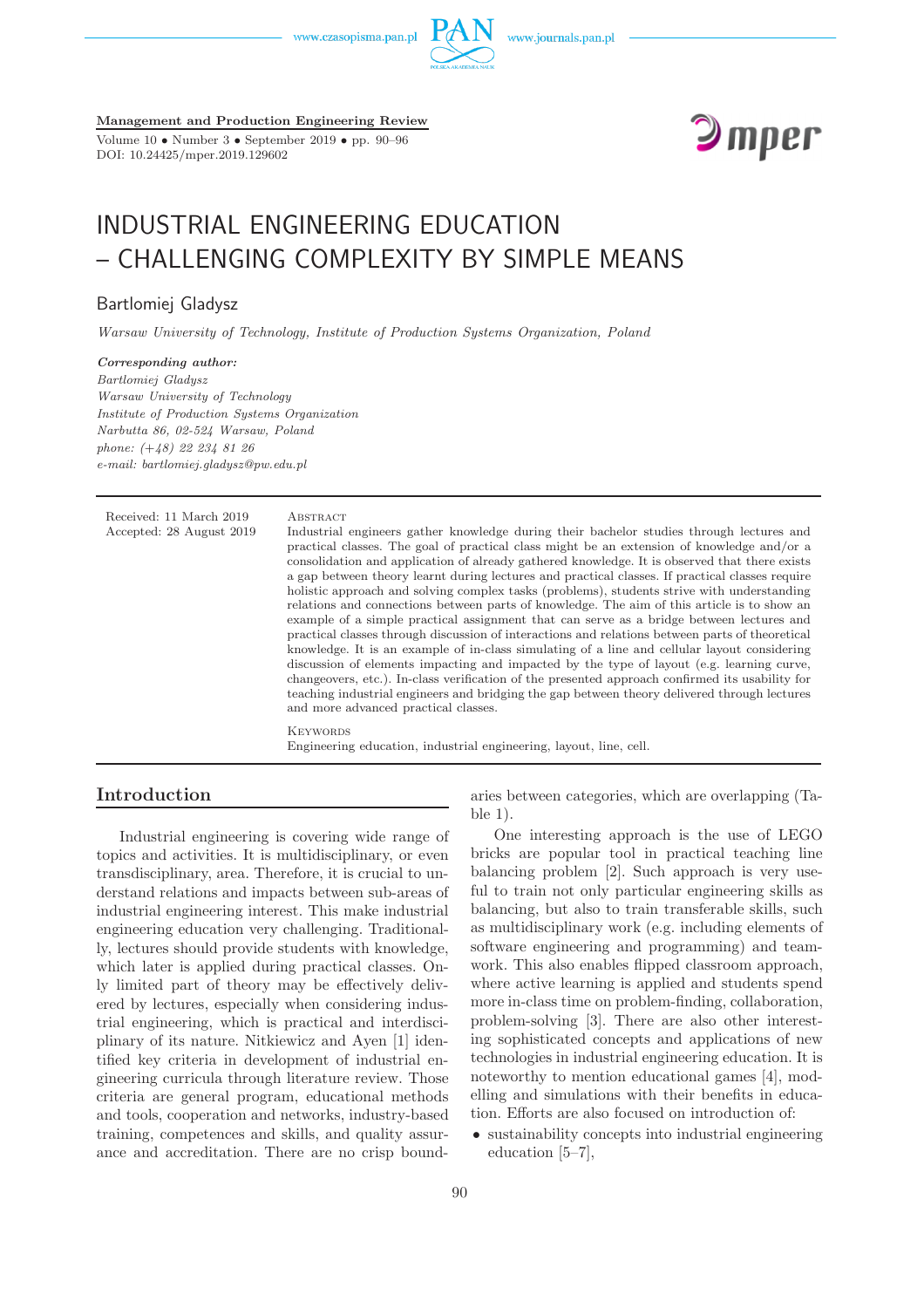

- work-based learning [8],
- project-based learning [7, 9],
- developing business expertise [10].
- internationalization and frequent short mobility increase [7],
- distance learning [11, 12],
- learning factories [13].

Table 1 Development criteria for industrial engineering curricula based on Nitkiewicz and Ayen [2].

| Criteria                    | Examples                                                                                                                                                                      |  |  |
|-----------------------------|-------------------------------------------------------------------------------------------------------------------------------------------------------------------------------|--|--|
| General<br>program          | Cooperative and participative educa-<br>tion                                                                                                                                  |  |  |
|                             | Industry 4.0 and digitisation para-<br>digms inclusion                                                                                                                        |  |  |
|                             | Outcome-based education structure                                                                                                                                             |  |  |
|                             | Sustainability inclusion, triple bottom<br>line paradigm inclusion                                                                                                            |  |  |
| Methods                     | Case studies                                                                                                                                                                  |  |  |
| and tools                   | Experimental, problem based, project<br>based, experiential learning, design<br>thinking                                                                                      |  |  |
|                             | Flipped classroom                                                                                                                                                             |  |  |
|                             | Interactive tools, VR/AR                                                                                                                                                      |  |  |
|                             | Learning/teaching factories                                                                                                                                                   |  |  |
|                             | Participative education                                                                                                                                                       |  |  |
|                             | Simulation modelling                                                                                                                                                          |  |  |
|                             | Sustainability assessment tools                                                                                                                                               |  |  |
| Cooperation<br>and networks | Cooperative and participative educa-<br>tion                                                                                                                                  |  |  |
|                             | Experience sharing                                                                                                                                                            |  |  |
|                             | Internationalision                                                                                                                                                            |  |  |
|                             | Telecollaboration                                                                                                                                                             |  |  |
| Industry based              | Cooperative training                                                                                                                                                          |  |  |
| training                    | Evaluation of competences and skills                                                                                                                                          |  |  |
|                             | Industrial talks and study visits                                                                                                                                             |  |  |
|                             | Industry-based theses and projects                                                                                                                                            |  |  |
| Competences                 | Industry-based evaluation                                                                                                                                                     |  |  |
| and skills                  | Transferable skills, including "soft"<br>skills (p.e. communication and lan-<br>guage) ICT and software skills manag-<br>ing innovation skills project manage-<br>ment skills |  |  |
| Quality<br>assurance and    | Benchmarking of accreditation<br>and<br>quality assurance systems                                                                                                             |  |  |
| accreditation               | Certifying and adapting quality man-<br>agement systems                                                                                                                       |  |  |
|                             | Qualification<br>frameworks<br>(national,<br>european)                                                                                                                        |  |  |

Students are unaware of the industrial engineering field and does not recognize its transdisciplinary character. Dagget and Alptekin [14] pointed that the reason for this lack of knowledge is the complexity and variety (from banks and other services to different manufacturing industries) of industrial engineering applications.

#### *Management and Production Engineering Review*

All those mentioned efforts address issues of complexity, what is very immanent to industrial engineering as the educational, professional and occupational area. Therefore, an approach presented in the following sections also relates to complexity. Obviously, single exercise, nor even subject, cannot address all the mentioned approaches. It has to embedded and fit into the whole curriculum. However, the novelty lays in addressing introductory classes and bridging theoretical (lectures) with practical (labs/exercises/projects) parts of classes and presentation of ready for use educational materials. Presented approach addresses directly methods and tools, and competences and skills from the set of criteria identified by Nitkiewicz and Ayen [2]. It also incorporates some principles of project-based learning and experiential learning.

# **Methodology**

The overall methodology of the research consisted of consecutive steps (Fig. 1). The assumptions founding the presented exercise lays in cognitivism and it is assumed that cognition is the key for understanding. The learner is assumed to be learning not only the content, but also how to manipulate the environment. The student becomes the active subject of learning. The student experiments, researches, divulges, concludes and develops reasoning. The knowledge is assimilated through the intermediary of tasks, and learning is motivated through activity [16].



Fig. 1. Methodology.

General context of the task was defined considering such factors as:

- course degree (level),
- alumni profile,
- course curriculum, and
- subject curriculum.

Details of the task were analyzed considering:

• subject curriculum,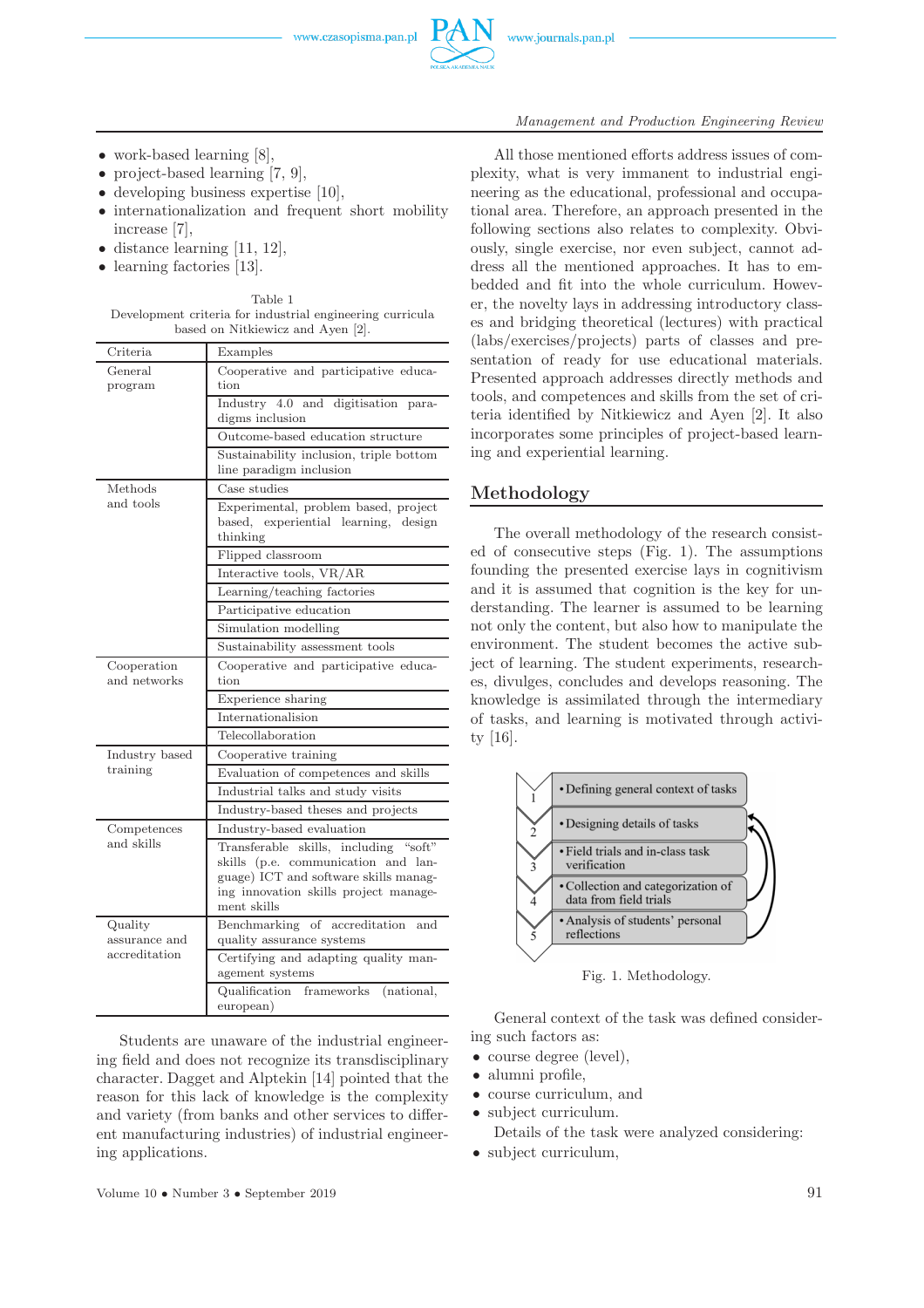

*Management and Production Engineering Review*

• especially lacking connections between its theoretical (lectures) and practical (labs/projects/exercises) parts.

Defined tasks were verified in classes. Data collection was the consecutive step and that resulted in categorization of possible topics and relations between knowledge areas to be addressed. Students personal reflections were analyzed in the last step to assess, if the goal of defined approach was achieved. The whole process was also controlled by feedback loops to apply findings into tasks definitions.

The main goal of presented approach was to illustrate how lectures and practical classes in the field of industrial engineering could be bridged using simple in-class tasks. For this purpose, a three-fold approach was adopted:

- Representative topic was selected;
- Educational task was designed:
- Educational task was verified in four different groups (two curricula of bachelor level, full-time and part-time).

Groups were consisted of 14–16 students.

# **Results**

#### **General context of tasks**

General approach presented in the article was adopted from Daggett and Alptekin [14], who proposed simple in-class practical training to discover and discuss differences and contexts of line and cellular layout design. They discussed arguments that their approach is valid for high school students, who do not recognize industrial engineering and its applications. However, in the context of Polish education system, it is hardly possible to apply such application-oriented classes in high schools. Therefore, the approach may be valid in the early education at bachelor level in industrial-oriented study curricula, especially such as management and production engineering. It also can support basic organization and production management subjects in bachelor (of engineering) curricula, which are not industrial engineering, but relate to it e.g. machines construction.

The goal of presented task was to illustrate differences between cellular and line layout. It is assumed that presented task serves as simple illustrative example to the part of lectures dedicated to layout design. Students are taught about different types of layouts [15] and their use including:

- product-oriented layouts,
- process-oriented layouts,
- fixed position layouts, and
- hybrid layouts.

The selection of topic was done in a way, that the task is valid for different bachelor curricula and may be verified in different bachelor groups i.e. management and production engineering, mechanics and machines construction.

Proposed exercise is an extension of the lecture and way to memorize knowledge. The goal is to simulate and illustrate basic differences resulting from adopting line layout versus cellular layout design. At the same time, it is also introduction to more advanced practical classes on layout design including such topics as grouping parts, design of line layout, design of cellular layout, workstation design, line balancing, etc.

#### **Details of tasks**

Tasks were adopted from Daggett and Alptekin [14]. Students are asked to form two teams i.e. eight people and four people. Team of eight students is assigned to a line layout and the other team (four students) forms a cellular layout. The definition of industrial engineering is understood as a "product" and handwriting using colored pens is understood as a "technology" (Fig. 2). The goal of presented exercise is to produce four handwritten definitions of industrial engineering per team, so altogether eight papers with rewritten definition are produced in the first run (Fig. 3). Then teams are asked to perform second run and produce 16 pieces per team (32 pieces altogether) (Fig. 4).

First student in the group, which form the line layout, writes only the first line of the definition on the first blank page, then pass this page to the second student sitting next to him, and then starts writing the first line of the second page. She/he writes her/his line on 4 pages (1st run) and 16 pages (2nd run).

Second student in the line layout, starts writing when the first page is delivered to her/him by the first student. She/he writes only the second line of the definition, and then pass the page to the third student. Then she/he starts writing on the next page delivered by the first student as soon as possible. She/he writes her/his part on each page delivered by the previous student. Third student works analogically to the second, i.e. she/her writes only 3rd line of the definition on each page received, starts writing as soon as the first page is delivered, and starts writing on next pages as soon as possible. This logic is applicable also to 4th, 5th, 6th and 7th student in the line layout. Last student works also analogically but puts finished pages on the finished goods pile (any designated area). Each student is equipped with the pen of appropriate color regarding the color of the part of the definition, that she/her rewrites.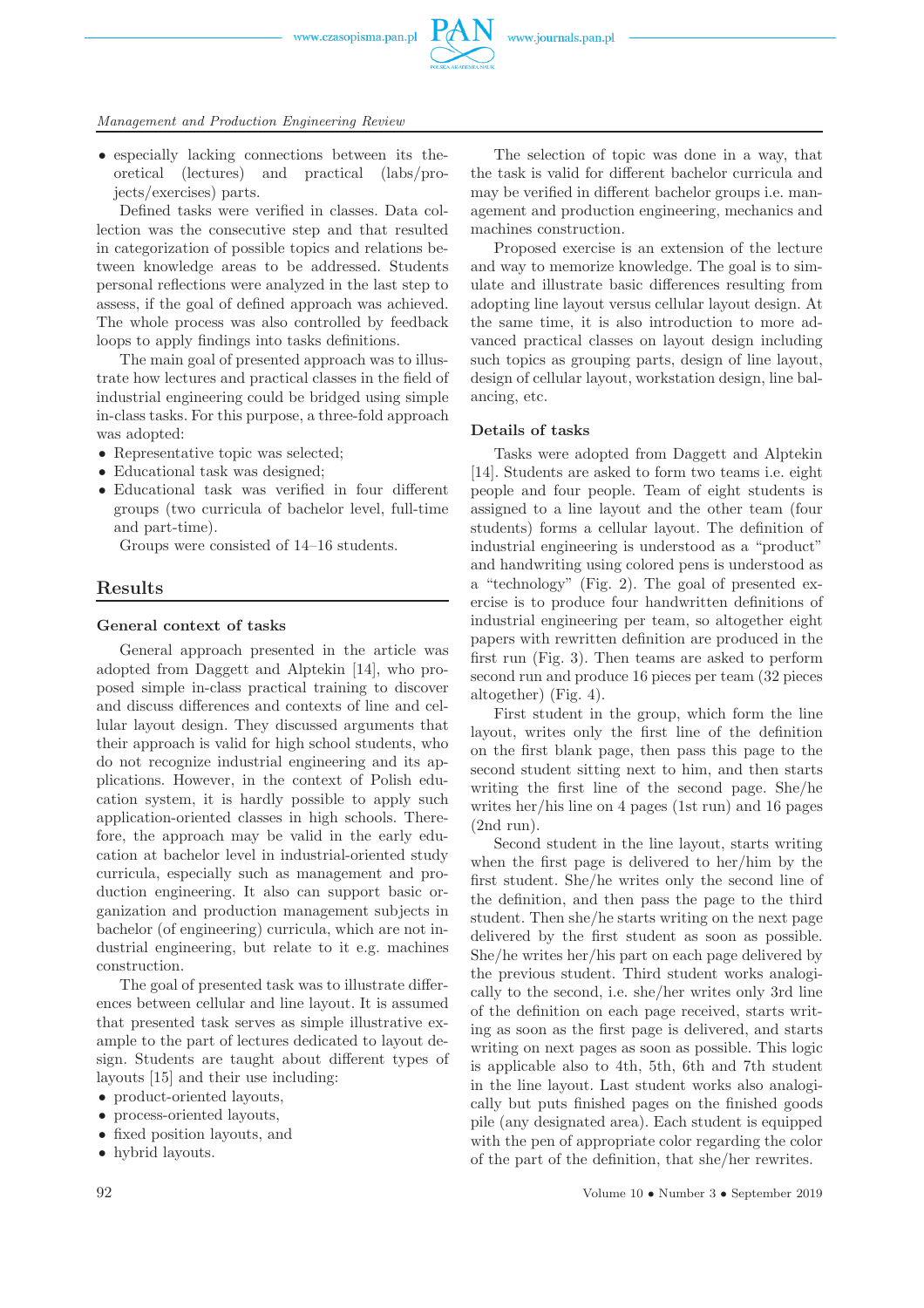*Management and Production Engineering Review*

| "Product" – definition of industrial engineering                                    | "Technology" operations and tools |                  |  |
|-------------------------------------------------------------------------------------|-----------------------------------|------------------|--|
|                                                                                     | "Material": blank piece of paper  |                  |  |
|                                                                                     | "Operations":                     | "Tools":         |  |
| "IE is concerned with the design, installation,                                     | 1. Write 1 <sup>st</sup> line.    | <b>Black pen</b> |  |
| and improvement of integrated systems of people, material, $ 2$ . Write $2nd$ line. |                                   | <b>Blue pen</b>  |  |
| information, equipment, and energy by drawing upon                                  | 3. Write 3rd line.                | <b>Green</b> pen |  |
| specialized knowledge and skills in the mathematical,                               | 4. Write 4 <sup>th</sup> line.    | <b>Red</b> pen   |  |
| physical, and social sciences, together with                                        | 5. Write 5 <sup>th</sup> line.    | <b>Black pen</b> |  |
| the principles and methods of engineering analysis                                  | 6. Write 6 <sup>th</sup> line.    | <b>Blue pen</b>  |  |
| and design to specify, predict, and evaluate                                        | 7. Write 7 <sup>th</sup> line.    | <b>Green</b> pen |  |
| the results to be obtained from such systems."                                      | 8. Write 8 <sup>th</sup> line.    | <b>Red</b> pen   |  |

Fig. 2. "Product" and "technology".



Fig. 3. Line layout and cell layout – first run, 8 pieces  $(4+4)$ .



Fig. 4. Line layout and cell layout – second run,  $32$  pieces  $(16+16)$ .

| $"Product" -$                                | "Technology" operations and tools       |                   |  |
|----------------------------------------------|-----------------------------------------|-------------------|--|
| definition of industrial engineering         | Input material:<br>blank piece of paper | "Tools":          |  |
| "Industrial Engineers determine the optimal" | 1. Write 1 <sup>st</sup> line.          | <b>Black pen</b>  |  |
| way to get a job done                        | 2. Write 2 <sup>nd</sup> line.          | <b>Blue pen</b>   |  |
| considering methods, people, time,           | 3. Write 3rd line.                      | $\cdot$ Green pen |  |
| money, material, and equipment."             | 4. Write 4th line.                      | <b>Red</b> pen    |  |

Fig. 5. "Product" and "technology" – for limited number of students [colour online].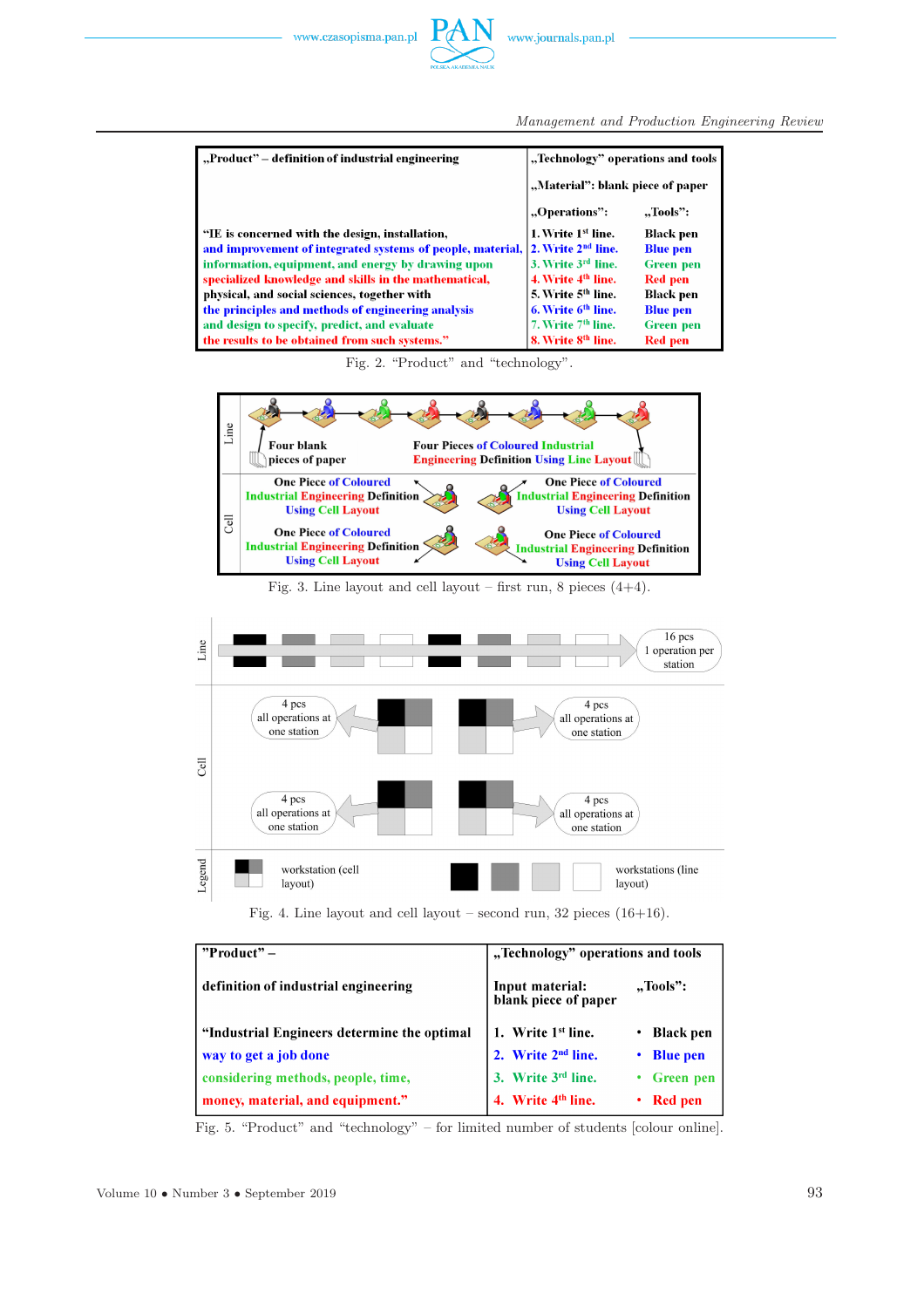www.czasopisma.pan.pl



Each student, who form the cellular layout, is equipped with the full set of four color pens (black, blue, green, red). Each of them, rewrites the whole definition at once, line by line as listed on Fig. 2, changing pens between consecutive lines. In the first run, each of the four student rewrites one whole definition (4 pages in total per group), while in the second run she/he rewrites the definition four times on separate pages (16 pages in total per group).

Before first run, students are asked, what do they need to organize themselves accordingly, what will be their logistics, workstation design, equipment, etc.

Before first and second run a question is asked, which team (line or cell) will be faster. Majority of answers is that line should be faster, both for 1st and 2nd run. All instructions are pictorial and follow rules of visualization (Figs 2–5).

The minimum class time required to execute the exercise for two teams (minimum 14 students i.e. line team – 8 students + timekeeper, cell team – 4 students + timekeeper) is 90 minutes. Necessary resources for the basic version of the task are listed in Table 2.

Depending on available class time and the number of students, the number of teams may be multiplied, or tasks may be modified to balance the size of a group and class duration and to extend/limit duration of the exercise or to enable its execution with less/more numerous groups (Fig. 5).

Table 2

| Necessary resources – basic task. |                        |                |         |  |
|-----------------------------------|------------------------|----------------|---------|--|
| Resource                          | LINE<br><b>CELL</b>    |                | Sum     |  |
|                                   | 2 black                | 4 black        | 6 black |  |
| Pens                              | $2 \text{ blue}$       | 4 blue         | 6 blue  |  |
|                                   | 2 green                | 4 green        | 6 green |  |
|                                   | 2 red                  | 4 red          | 6 red   |  |
| Students                          | 8 workers<br>4 workers |                | 14      |  |
|                                   | 1 timekeeper           | 1 timekeeper   |         |  |
| Blank papers                      | $4$ (1st run)          | $4$ (1st run)  | 40      |  |
|                                   | $16$ (2nd run)         | $16$ (2nd run) |         |  |

Table 3

| таріе ә |                                            |  |  |  |  |
|---------|--------------------------------------------|--|--|--|--|
|         | Results of exemplary groups – batch 4 pcs. |  |  |  |  |

| Group   | $LINE$ [ $min$ ] |            | CELL [min] |            |
|---------|------------------|------------|------------|------------|
|         | 1st piece        | last piece | 1st piece  | last piece |
|         | 3:00             | 3:56       | 2:37       | 3:20       |
| 2       | 2:55             | 4:01       | 2:40       | 3:25       |
| 3       | 3:06             | 4:04       | 2:44       | 3:32       |
|         | 2:50             | 3:50       | 2:35       | 3:35       |
| Average | 2:57             | 3:57       | 2:39       | 3:29       |

Both sets of "products" and "technologies" (Figs 2 and 5) were verified in class. Both delivered

| Table 4                                     |  |  |  |  |  |
|---------------------------------------------|--|--|--|--|--|
| Results of exemplary groups – batch 16 pcs. |  |  |  |  |  |

| Group   | $LINE$ [min] |            | $CELL \text{[min]}$ |            |
|---------|--------------|------------|---------------------|------------|
|         | 1st piece    | last piece | 1st piece           | last piece |
|         | 2:40         | 8:06       | 9:20                | 11:30      |
| 2       | 2:30         | 8:00       | 9:25                | 11:20      |
| 3       | 2:45         | 8:15       | 9:45                | 11:50      |
|         | 2:26         | 7:55       | 9:15                | 11:45      |
| Average | 2:35         | 8:04       | 9:27                | 11:33      |

### **Discussion**

Results were discussed with students. The focus was moderated on answering general questions: why cell was faster in the first run and why line was faster in the second run? Results of the first run were not in line with predictions of majority of students. Therefore, they had to challenge question, what is the reason of their mistake.

Students needed to understand the meaning of startup period in case of a line, what makes it less productive in the 1st run. The advantages of higher number of workers in the line layout and no changeovers (each student in a line operates only one pen to write its own part of a definition) were less significant than the impact of the startup and lead time for the 1st piece. There was also no moment, when all the line members are working in the same time (four workers are working in the same time when line is fully filled with work in progress). This implied a decrease of workers productivity as they were unoccupied for the significant part of the whole batch lead time. Results of the 2nd run are opposite to the 1st run. Cellular layout delivered batch of 16 pieces significantly later than the line. This situation originated from a significant waste of changeover in the cell. Each product needed seven changeovers (see Fig. 2). Productivity and throughput were discussed concerning differences between line and cellular layout.

Other topics that were discussed included learning curve and power law. Learning was faster for the case of line layout comparing to the cell, what was achieved through job simplification. On the other hand, job simplification has some contras, that can be discussed on example of quality. Tasks assigned to students in the line were to simple, what is routine and is error prone. Job enrichment might be a solution for this problem. On the other hand, tasks as-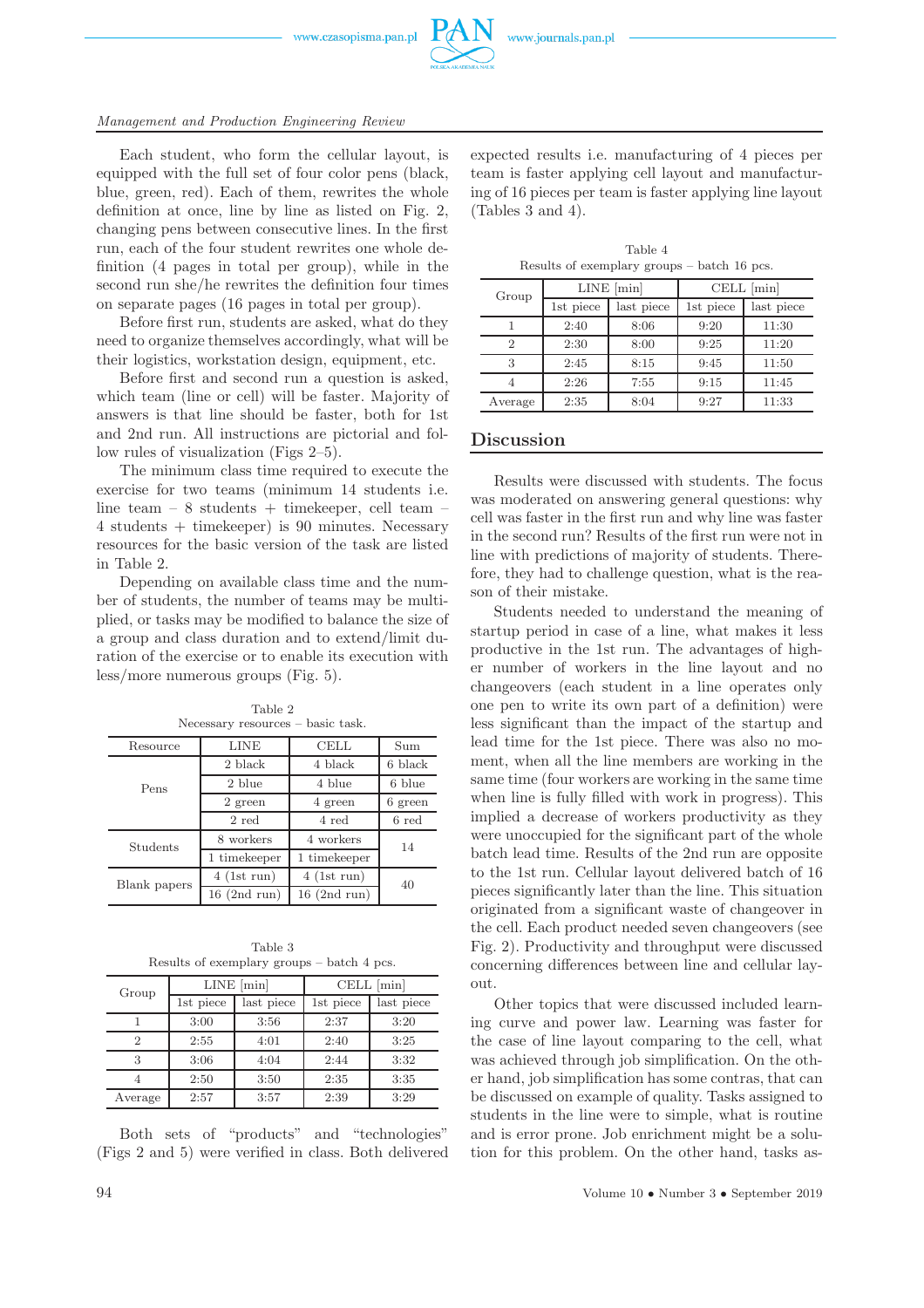

#### *Management and Production Engineering Review*

signed to students in cellular layout were too large, so the learning (experience) curve in this case was significantly worse. This analysis may be supported by data, calculation of learning rate, forecasting times for i-th piece, etc. Another topic to be discussed with groups was product quality and process stability. This can be discussed by eye-ball comparison of repeatability of final products (definitions), which was better for the line, as each worker in the cell had different handwriting style.

Students paid a lot of attention to changeovers and possible improvements to limit their times in the case of cellular layout. This was discussed considering assumptions of SMED (Single Minute Exchange of Die) technique.

Some of the other proposed improvements and issues were tackling:

- Workplace design concerning:
	- **–** Sitting position,
	- **–** Vision type of work,
	- **–** Intermediate storage of work in progress (papers),
	- **–** Storage of tools (pens), etc.;
- Visual management (recognition) of tools;
- Changeover decrease by:
	- **–** Preparation of tools in advance,
	- **–** Division into external and internal activities as known from SMED technique (e.g. taking pen caps off),
	- **–** Placing pens just in sequence, design of tooling fixtures (pen holders);
- New tool multicolor pen;
- Technology improvement related to workplace design (placing model definition in front of student instead of displaying from overhead beamer);
- Constraints in a line;
- Calculation of takt time and its relation to identified constraint in a line;
- Line balancing (equal parts of definition to be rewritten);
- U-shape line possibilities;
- Robotization;
- Role of standardization concerning:
	- **–** Improvements,
	- **–** Takt time,
	- **–** Line balancing;
- Technology upgrade (e.g. copying, typing plus printing).

The presented list is compiled from all the groups. However, it is the role of the teacher to raise topics, which were not noticed by students themselves.

It has to be mentioned, that the tutor also needs to tailor the scope of discussion depending on the knowledge, which is assumed to be delivered upfront of discussed exercise, considering lectures related to the given course, but also other courses in the curriculum. Therefore, in fact this simple exercise may serve as an illustration of many topics simultaneously, but the knowledge has to be delivered upfront.

The above discussed list of topical areas may be extended accordingly to interests of involved students. Conclusion should include relations between product volumes, product variety, specialization of organizational (manufacturing) unit and type of layout.

There were no significant differences observed between groups. Each group made similar observations and elaborated similar proposal as a group. All expected problems (when designing tasks) were addressed and discussed by each group. This confirms some repeatability of achieved educational effects in terms of illustrating relations between different types of layout.

# **Conclusion**

Presented practical exercise is an example of a simple task, which can be utilized to show interrelations and complexity of industrial engineering. This may serve as a good bridge between lectures and practical (more advanced) classes, as it allows discussion of many topics, their connections and somehow may summarize (in a simple and fast manner) a set of topics theoretically covered during lectures. Execution of the task and interviews with students confirmed its potential to introduce holistic approach and understanding of its meaning among students. Presented example is just one of many possibilities. There is big potential in creation of such simple and costless exercises or extending it. For example, simple stopwatch, time and motion study may be included in presented class or it may be presented on example of building (assembling) constructions from bricks. The latter case may also include design of a process, workplace design and line balancing. Obviously, those activities are not an alternative for advanced tools like simulation modelling, etc. However, they can serve as a bridge between lectures (illustrating and summarizing them) and advanced practical classes (being introductory for them). Therefore, this is possible way to increase students' preparedness to advanced practical classes by raising their understanding of the industrial engineering complexity.